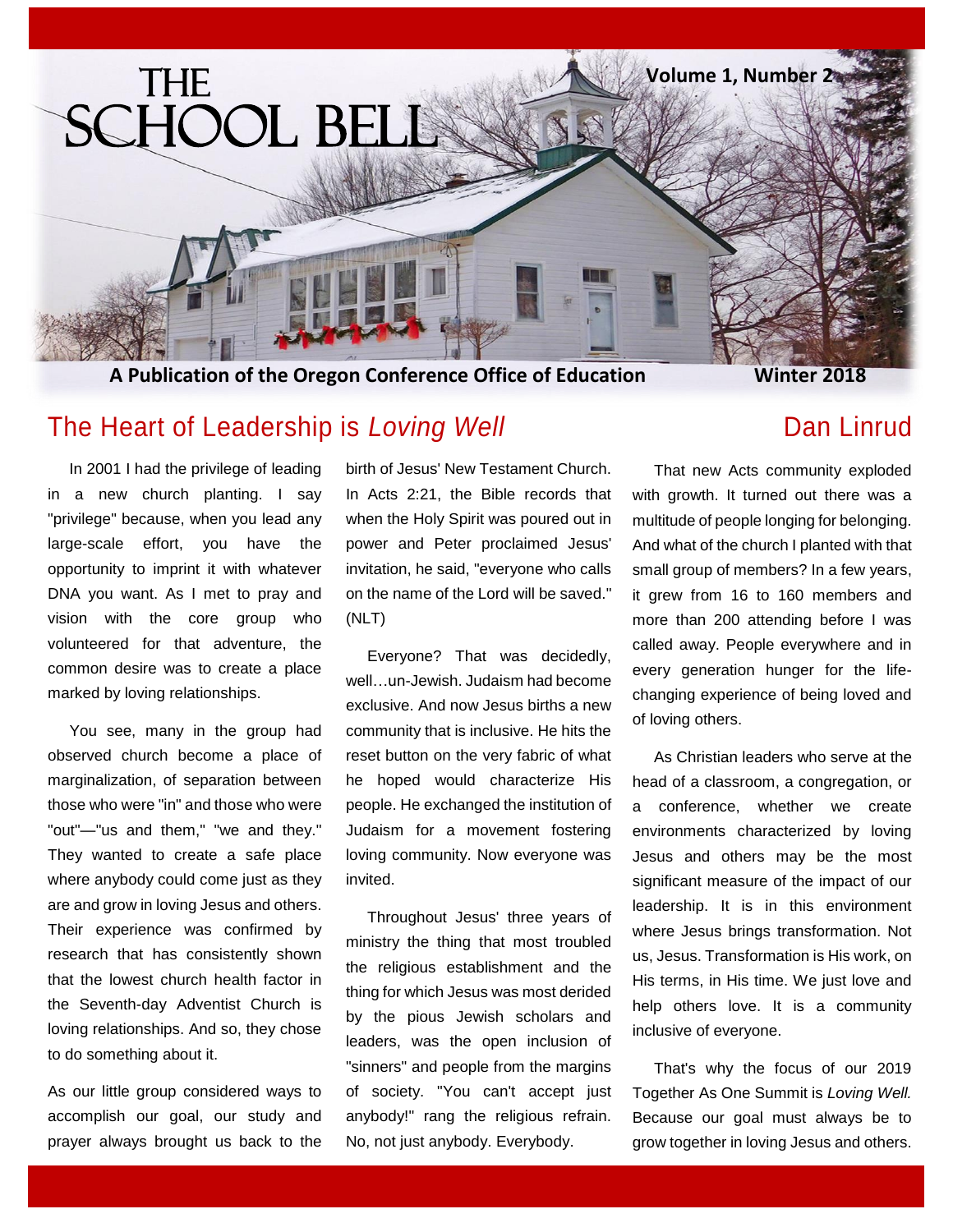## Reaching Out in the Rogue Valley **Laura Sohn**



Visitors to Rogue Valley Adventist Academy can take in the beautiful view of Table Rock that students and staff enjoy every day.

 On the outskirts of Medford, nestled in the foothills near the quaint town of Jacksonville, sits Rogue Valley Adventist Academy, an amazing school with a beautiful campus and panoramic views of Table Rock and the Rogue Valley. The school is the center of collaboration between Michael Brackett, associate pastor for the Medford SDA Church and academy Bible teacher at RVAA, and me, in our efforts to unite school and church in reaching out to the community. My name is Laura Sohn, and I'm the Oregon Conference Community Service Coordinator covering the area of our conference south of Eugene.

 Early in the school year, I met with Michael and RVAA principal Ann Campbell to learn about past and present community outreach activities, as well as to brainstorm about future goals that might bring the church, school, and community together. From the beginning, it was very clear that Ann and Pastor Michael value the importance of service in the community and want service to be a significant part of the students' RVAA experience. As Ann regularly emphasizes, "service" is in their mission statement*: To educate, mold, and inspire service through a personal relationship with Jesus Christ.* Pastor Michael also echoes, "We have a strong desire at RVAA to reach out to our community and to especially instill in our students a lifetime core desire to serve others."

 Recent outreach efforts at RVAA have centered around two service days each year and a Spring mission trip. The annual service day events involve the high school students choosing from several local agencies at which to volunteer. In the past, RVAA students have served the Salvation Army, the Humane Society, ACCESS Food Share Gardens, and Committed Alliance to Strays.

 Since Pastor Michael's arrival at RVAA five years ago, he has had the goal of implementing a weekly outreach day, something Ann also supported. He was previously successful in leading weekly service teams at Mount Pisgah Academy, a boarding and day school in Asheville, North Carolina. Every week, he would take one academy class out into the community to serve. However, as much as the school wanted to start the weekly service days, the challenge at RVAA was finding a staff member to take on the ongoing planning and organization of the activities.

 In our first meeting, the goals were very clear: find places the RVAA students could volunteer for the November service day and the weekly outreach. We were able to successfully meet our goals by working with a list of agencies the school had previously helped and also by finding some new ones. To increase our overall impact and get as many students involved in the November service day, we were able to take all the Academy students, as well as the fifth through eighth graders, to one location, Sanctuary One, an animal sanctuary in Jacksonville. At Sanctuary One, the students, along with their teachers, helped muck a barn, rake leaves, outline a walkway, and winterize the garden. As cold as it was that morning, the students had great attitudes and worked hard.

 Speaking about our students, Jamie, Program Coordinator at Sanctuary One, said, "You guys were an absolute pleasure to have on the farm! Our staff raved about how hard working, fun loving, nurturing, and all around well behaved the kids were during your visit. It really says a lot about the culture of your school being one of inclusiveness, team thinking, and kindness. I so look forward to having you all back again soon for service learning on the farm!"

The experience at Sanctuary One was such a positive one for the seventh and eighth graders that they will continue to serve there once a month throughout the school year.



Students assist an elderly widow in cleaning up the outside of her home in preparation for a change in living arrangements.

**(continued on last page)**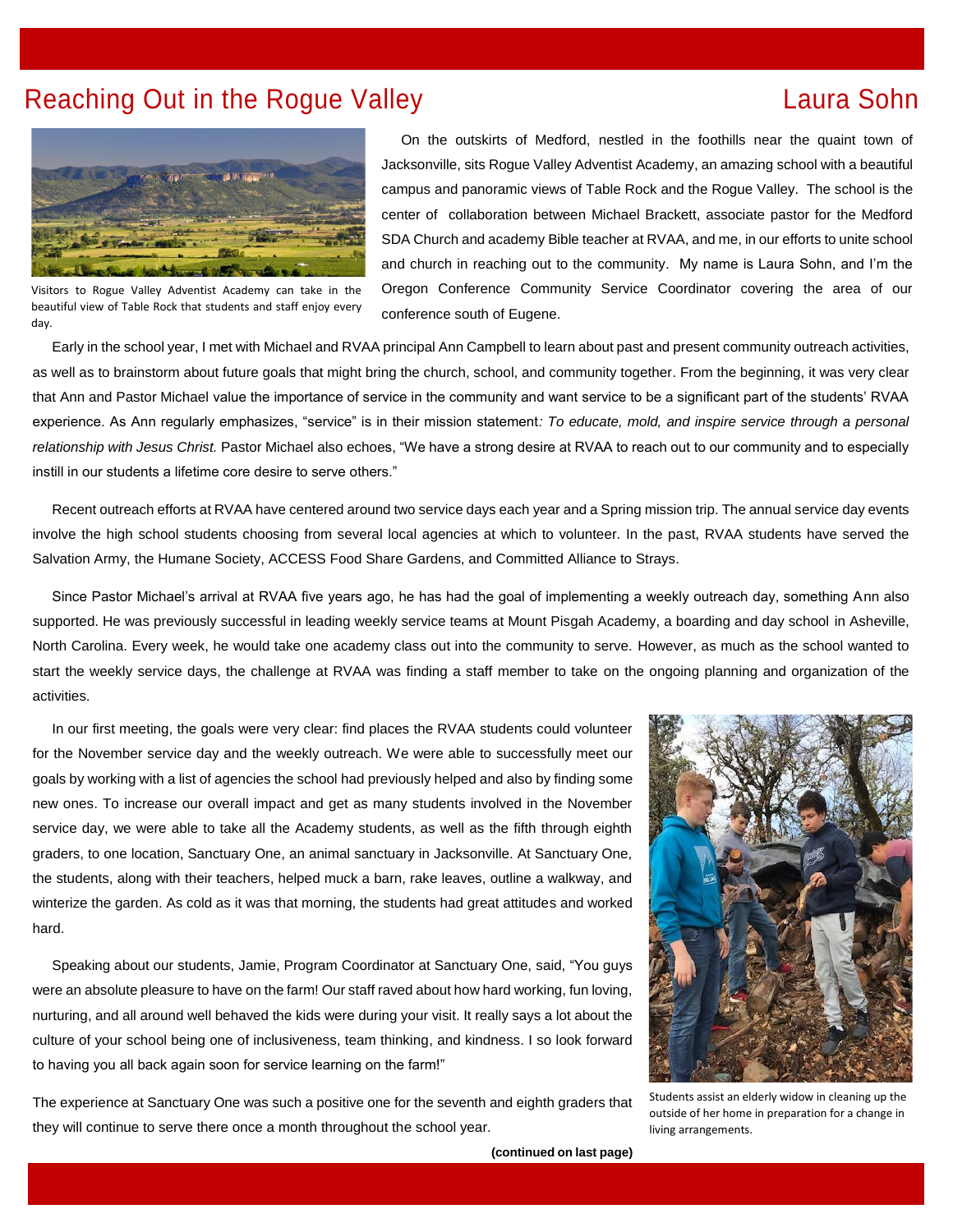## Helping Others in Hood River **Fernando Chavez Fernando Chavez**



 Once a day, for six days, the Israelites marched around Jericho. It seemed pointless and I'm sure it felt like a waste of time. The walls of the city were just too high and too thick to get through. However, the instructions were clear: The Israelites were to establish their presence there and God would take care of the rest. The Israelites obeyed and God was faithful in His promise.

 The walls that sometimes keep our churches and schools from working together and the walls that keep us from reaching our communities seem too difficult to get through. But God is faithful, and where there used to be walls there is hope now. One example of this took place in the Hood River community, where the Hood River Adventist Church and the Mid-Columbia Adventist School recently came together to reach out and be a light to their community. The way in which they did so was unique to their talents, their abilities, and their community's needs.

Mid-Columbia students pack stuffed animals for delivery to comfort abused and traumatized children.

The Columbia Gorge Children's Advocacy Center comforts children who have

suffered suffered a traumatizing life event, and works to prevent and reduce child abuse and trauma through a coordinated local community response. Sadly, the demand for this service is high, and the Center is in constant need of comfort items for all of the children that it serves. Our students and church members saw this as an opportunity to become Jesus' healing hands to "the least of these."

 For three weeks, the church and school collected stuffed animals, blankets, and snacks. Several community members worked with the teachers to help the K-4th grade students to make pillows and the 5th-10th graders to make cozy blankets. Students wanted to be a part of the healing and restoration process of abused children in their community, even if confidentiality laws kept them from ever meeting. For these students, the impact they were able to have on others and the difference it made in their own

hearts was life-changing, and they've vowed that this was just their first lap around Hood River.

 My name is Fernando Chavez, and I'm the Oregon Conference Community Service Coordinator covering the northern part of our conference. I pray that as we enter this new year, our churches and schools will strive to work together, as one. I pray that more of us start taking laps, with our students, around our communities so they can see our mighty God breaking down walls we never thought possible.



Upper grade students display some of the dozens of blankets they made for the Children's Advocacy Center.

## What Does Jesus Say About Loving Well? Matthew 25:35-40 NIV

"For I was hungry and you gave me something to eat, I was thirsty and you gave me something to drink, I was a stranger and you invited me in, I needed clothes and you clothed me, I was sick and you looked after me, I was in prison and you came to visit me."

Then the righteous will answer him, "Lord, when did we see you hungry and feed you, or thirsty and give you something to drink? When did we see you a stranger and invite you in, or needing clothes and clothe you? When did we see you sick or in prison and go to visit you?"

The King will reply, "Truly I tell you, whatever you did for one of the least of these brothers and sisters of mine, you did for me."